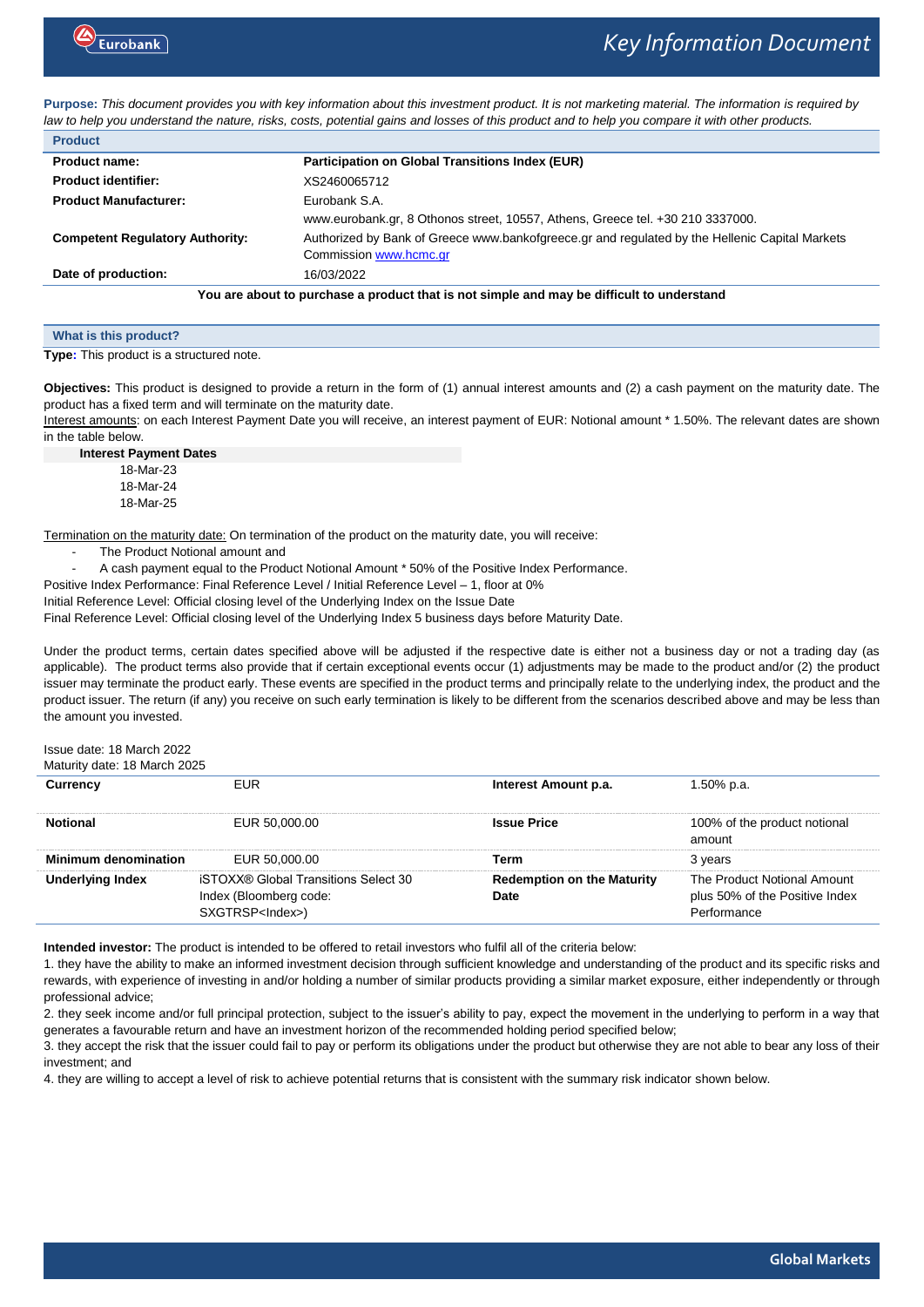### **What are the risks and what could I get in return?**



The risk indicator assumes you keep the product until the agreed settlement date.

You may not be able to end your product early. You may have to pay significant extra costs to end your product early.

The summary risk indicator is a guide to the level of risk of this product compared to other products. It shows how likely it is that the product will lose money because of movements in the markets or because we are not able to pay you.

We have classified this product as 5 out of 7, which is a medium-high risk class. **Be aware of currency risk**. **You will receive payments in a different currency, so the final return you will get depends on the exchange rate between the two currencies**. This risk is not considered in the indicator shown above. You are entitled to receive back at least 100.00 % of your capital. Any amount over this, and any additional return, depends on future market performance and is uncertain. However, this protection against future market performance will not apply if you cash-in before the Maturity date. If we are not able to pay you what is owed, you could lose your entire investment. However, you may benefit from a consumer protection scheme (see section "What happens if the Bank is unable to pay out?"). The indicator shown above does not consider this protection. For detailed information about all risks relating to the product please refer to the risk sections of the Eurobank S.A. Programme and any supplements thereto as specified in the section "Other relevant information" below.

### **Performance Scenarios**

**Market developments in the future cannot be accurately predicted. The scenarios shown are only an indication of some of the possible outcomes based on recent returns. Actual returns could be lower.**

**Investment of EUR 10,000.00**

| <b>Scenarios</b>  |                                     | 1 year        | 2 years       | <b>18 March 2025</b><br><b>(Recommended Holding</b><br>Period) |
|-------------------|-------------------------------------|---------------|---------------|----------------------------------------------------------------|
| Stress            | What you might get back after costs | EUR 10,454.32 | EUR 10.450.14 | EUR 10,450.00                                                  |
|                   | Percentage return                   | 4.54 %        | 4.50 %        | 4.50 %                                                         |
| Unfavourable      | What you might get back after costs | EUR 10.462.64 | EUR 10,464.76 | EUR 10.450.00                                                  |
|                   | Percentage return                   | 4.63%         | 4.65 %        | 4.50 %                                                         |
| Moderate          | What you might get back after costs | EUR 10,767.35 | EUR 10.609.81 | EUR 10.450.00                                                  |
|                   | Percentage return                   | 7.67%         | 6.10 %        | 4.50 %                                                         |
| <b>Favourable</b> | What you might get back after costs | EUR 11.316.87 | EUR 11.595.59 | EUR 11.805.66                                                  |
|                   | Percentage return                   | 13.17 %       | 15.96.%       | 18.06 %                                                        |

This table shows the money you could get back until the Maturity date, under different scenarios, assuming that you invest EUR 10,000.00. The scenarios shown illustrate how your investment could perform. You can compare them with the scenarios of other products. The scenarios presented are an estimate of future performance based on evidence from the past on how the value of this investment varies, and are not an exact indicator. What you get will vary depending on how the market performs and how long you keep the product. The stress scenario shows what you might get back in extreme market circumstances, and it does not take into account the situation where we are not able to pay you. In addition, you should note that the results shown for the intermediate holding periods do not reflect estimates of the product's future value. You should therefore not base your investment decision on the results shown for these interim holding periods. The figures shown include all the costs of the product itself, but may not include all the costs that you pay to your advisor or distributor. The figures do not take into account your personal tax situation, which may also affect how much you get back.

# **What happens if the Bank is unable to pay out?**

You are exposed to the risk that the Bank, as issuer, might be unable to meet its obligations in connection with the product, for instance in the event of bankruptcy or an official directive for resolution action. In case of the Bank's resolution, the rules and measures enshrined in the Law 4335/2015 and the Bank Recovery and Resolution Directive 2014/59/EU (BRRD) shall apply. Within this legislative framework, the resolution authorities can adopt the bailin recovery tool, which may have significant consequences for you as an investor, since it may materially adversely affect the value of the product and could lead to you losing some or all of your investment in the product. Please note that the product is a debt instrument and as such is not covered by any deposit protection scheme.

# **What are the costs?**

The Reduction in Yield (RIY) shows what impact the total costs you pay will have on the investment return you might get. The total costs take into account one-off, ongoing and incidental costs.

The amounts shown here are the cumulative costs of the product itself, for the Recommended Holding Period. They include potential early exit penalties. The figures assume you invest EUR 10,000.00. The figures are estimates and may change in the future.

The person selling you this product may charge you other costs. If so, this person will provide you with information about these costs, and show you the impact that all costs will have on your investment over time.